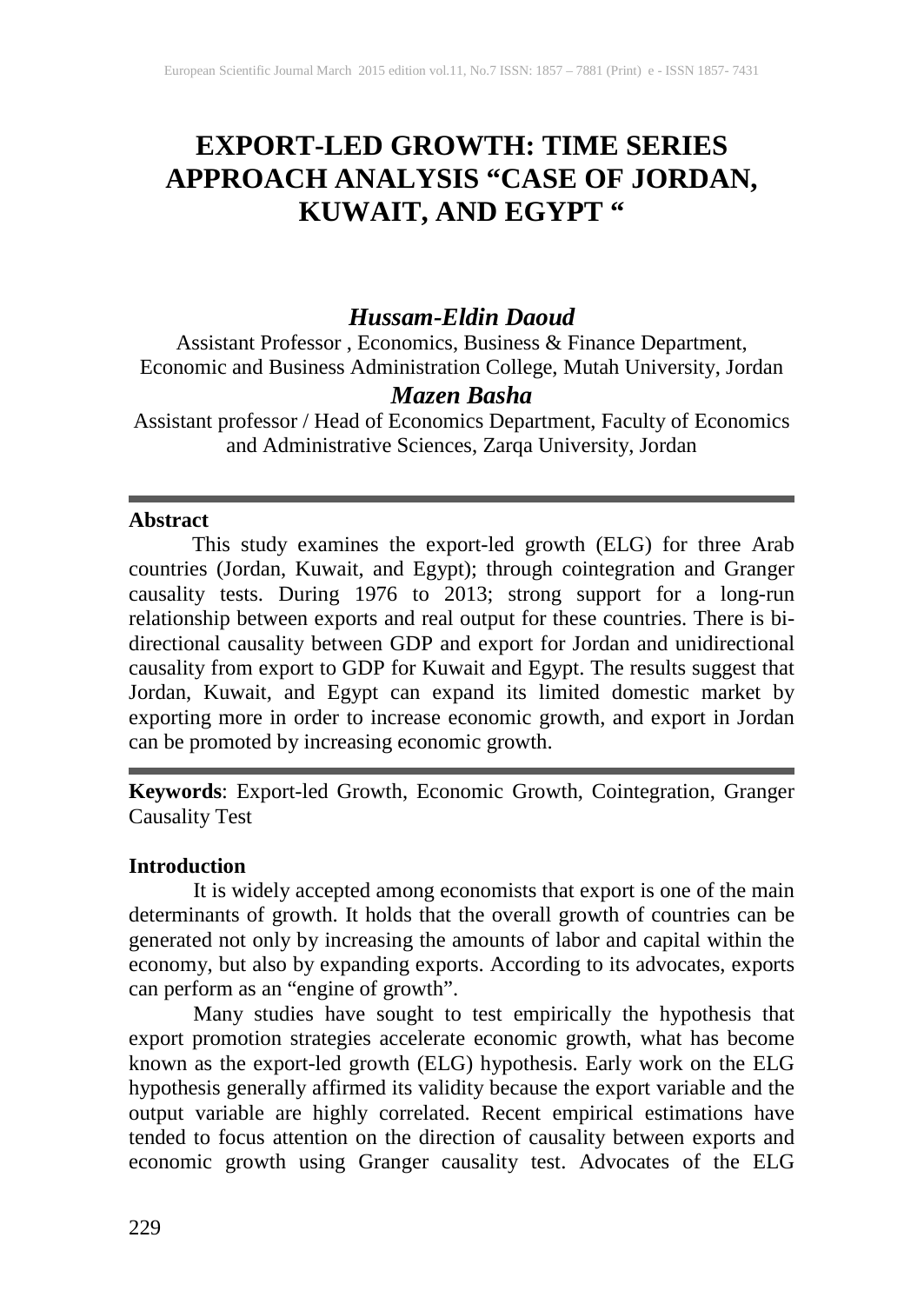hypothesis point to several beneficial aspects of promoting exports on overall economic activity.

This study investigates the relationship between economic growth presented by (GDP) and exports based on the experiences of three countries; Jordan, Kuwait, and Egypt. The objective is to assess whether the data provide support for the ELG hypothesis.

A few studies have made this distinction in their attempt to identify a possible causal relationship between exports and economic growth. In addition, causality is tested for by applying cointegration tests and error correction models for all the countries in the sample.

The study proceeds as follows: Section II contains a literature reviews. Section III contains a description of data and methodology. Section IV empirical results and conclusions remarks.

#### **Literature Reviews**

Exports play an important role in achieving economic growth. Many studies have used models that use exports as a main factor to have an efficient role on economic growth. Kindleberger (1961) had presented a model that assumes expansion in international trade stimulates economic growth. He looked at export sector as a leader sector; an increase in foreign demand on local goods, in case of full employment, causes an increase in exports via reducing cost and investing more and re inversion in production process. But, in the case of unemployment, an increase in foreign demand causes increasing export via redirecting production resources from sector with less productivity to sectors with high productivity. This in turn causes increasing benefits from trade and causes an increase in income, saving, and investment.

In theory, the expansion of exports can spur economic growth through several channels (Eduardo et al., 2009):

- Trade openness shifts goods to sectors in which the economy has a comparative advantage, increasing efficiency.
- In developing countries, these sectors are often intensive in unskilled labor; their expansion will create job opportunities and improve equality.
- Trade liberalization opens the economy to greater inflows of FDI and technology transfers.

If we look from another angle, exports play an important role in shifting the capital formation up. Capital formation is affected by local saving and by the international trade activities (Daoud, 2001). Because of the imbalances of production structure in developing countries, these countries cannot cover or provide the market by its needs of goods especially capital goods (Daoud, 2001). Capital formation in these countries depends on the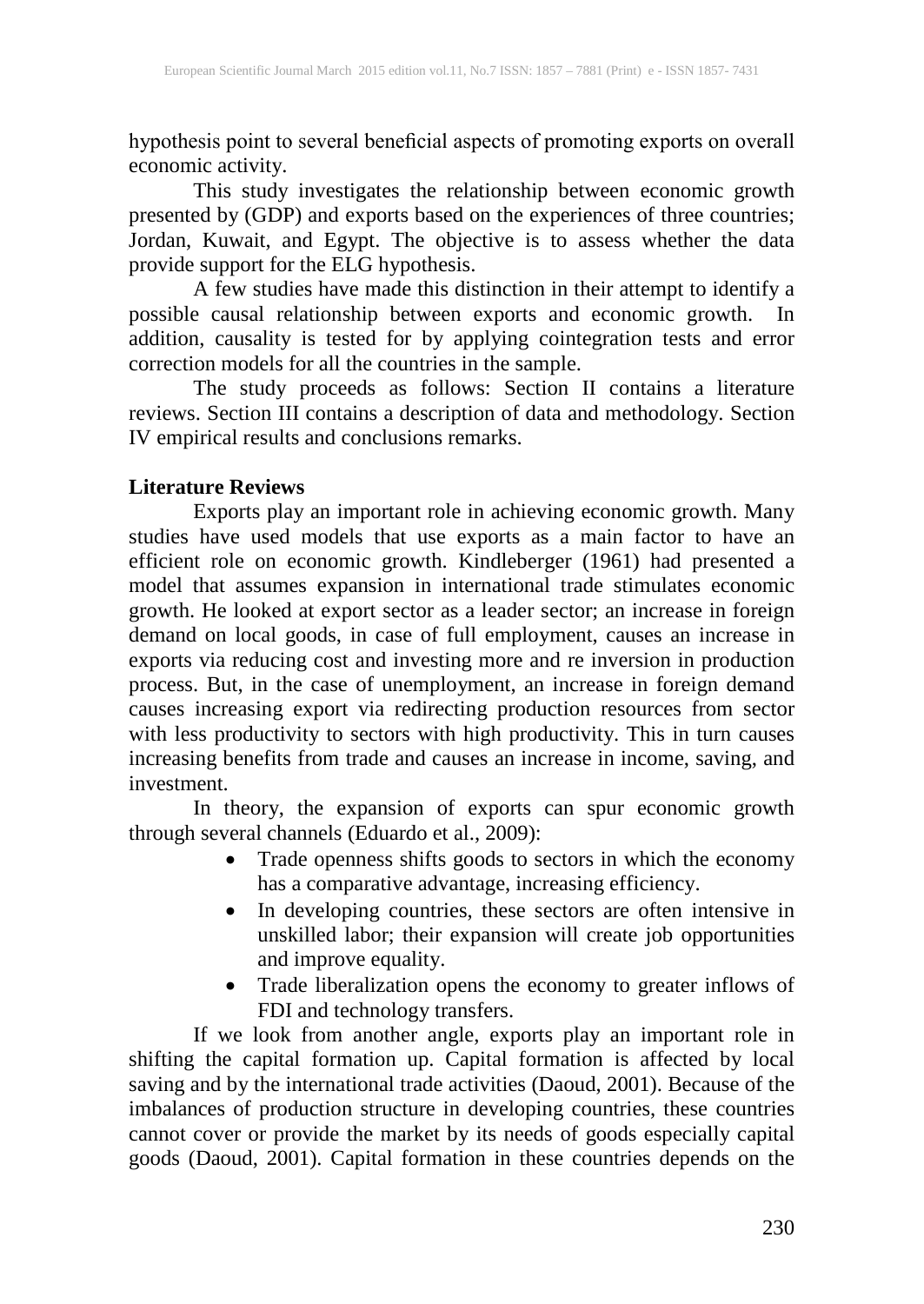ability to import; where that ability is determined mainly by the revenues obtained from exports.

Moreover, exports allow greater competition with foreign products. This high competition forces some countries to specialize in some products. The benefit of specialization is improvement in quality of the products and to decrease costs, this goal is achieved by increasing worker's skills and by using all available advanced technology. Now, exports are playing a positive effect on growing the industry sector of the supply side. This is according to the external effect hypothesis related with production in the export sector. In addition, exports create an incentive to work and produce more throw the Demonstration Effect (Feder, 1982).

Empirically, Lamfalussy (2002) presented a model that depends on Kindleberger's model. The idea behind this model is that an increase in local income as a result of economic growth causes imports. Then, exports should increase in an appropriate amount to keep balance with the external sector. In this case, government avoids a policy that aims to cut local demand, which causes a reduction in employment level and economic growth level. Lamfalussy continues that countries should follow a stimulative policy to encourage local investment. Exports can play that role and increase investment and the economies production capacity. Therefore, these models insist on the role of exports to finance importing materials that are necessary to accelerate development. That is because an increase in exports increases investment and then economic growth. It should be notice that export revenues are the primary source for many developing countries to support the ability for importing durable and non-durable goods. In addition, exports are the straight way to defeat any imbalance in the balance of payments for any country.

The above result was confirmed by many empirical studies. Balassa (1978), studied 11 developing countries using an econometric model and found that an increase in exports by 1 % causes an increase in the growth of GDP by 0.04 %. Tyler (1981) explains when studding the economies of 55 developing countries that an increase of 1% in total exports would cause growth to raise by 0.057%. Moreover, Ram (1987) concluded that exports play a positive role on economic growth in developing countries but this positive role will decrease in the poor countries.

These results were not far from what found by Kwasifosu (1990) when he measured the effect of exports on economic growth for a sample of 28 African developing countries, compared with other non-African countries .The result of that study was that an increase of 1% in exports will result in an economic growth of 0.123% and 0.149% for the African countries and non-African countries, respectively.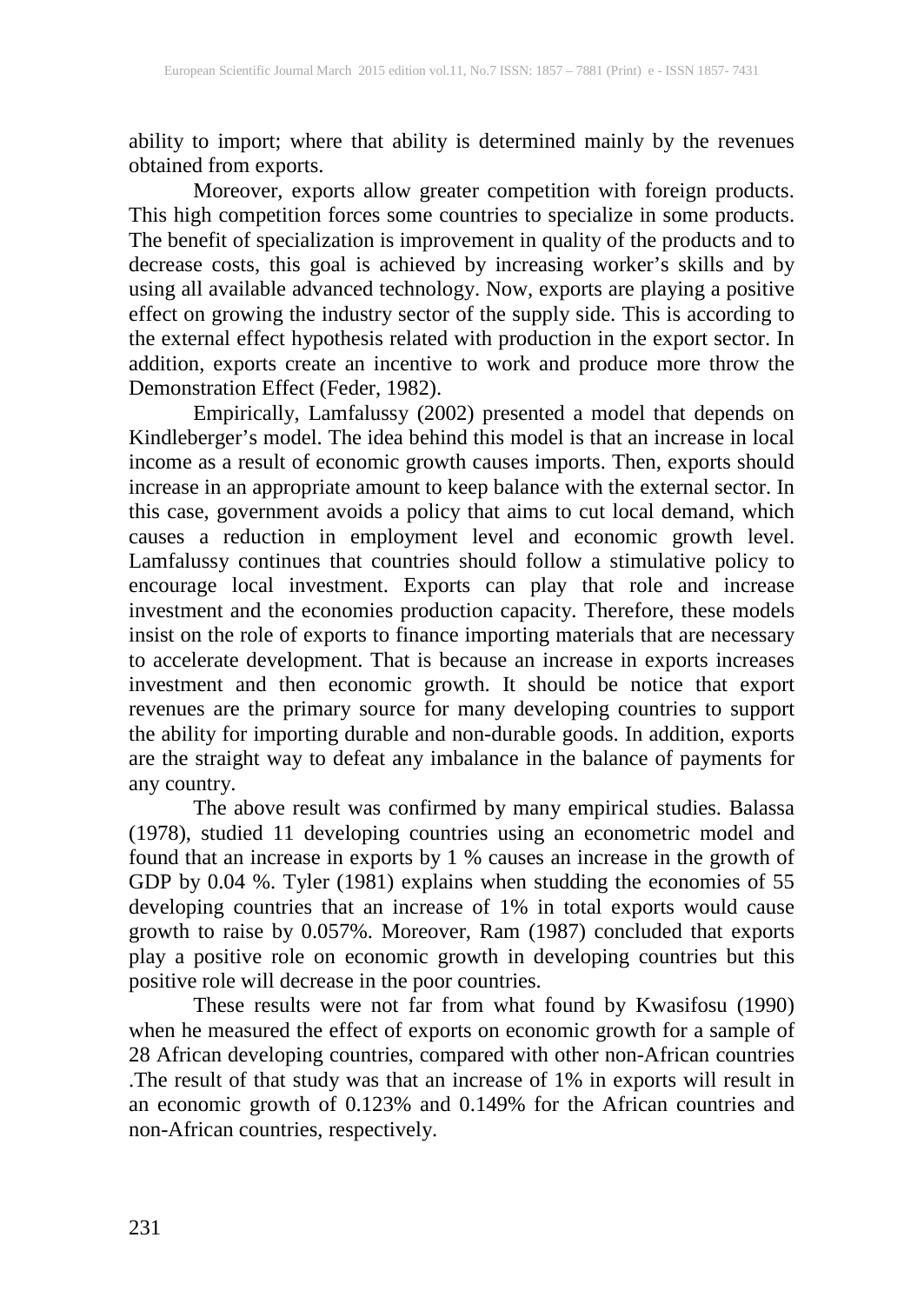Ricardo et al. (2015) study the Brazilian growth experience after trade liberalization by testing both the export-led growth (ELG) and the growth-led exports (GLE) hypotheses through econometric tests between exports and gross domestic output (GDP). Although the paper provides further evidence that after openness neither ELG nor GLE hypotheses can satisfactorily explain the Brazilian growth experience, when disaggregated data is adopted it is possible to identify some sectors such as intermediate goods, commodities, and manufactured products whose performance is strongly correlated with real GDP. These results suggest that a disaggregated approach enhances their understanding of the Brazilian growth experience after trade liberalization.

In that regard, it's worth mentioning one conclusion of the world Bank Report which was: if a developing country achieved a yearly economic growth of 6%, imports should grow at a yearly percent of 7 - 8 % , and that requires exports to grow at the same percent (Daoud, 2001).

However, the recent evidence from time series analysis fails to unequivocally support a robust exports-economic growth nexus. Jung and Marshal (1985), for instance, based on Granger causality tests, analysed the relationship between export growth and economic growth for 37 developing countries, and found evidence for export-led growth in only four countries.

From a review of the literature we find that the empirical evidence regarding the relationship between exports and economic growth is not robust, and although the results of the study suggest that exports have a positive effect on the overall rate of economic growth and could be considered an "engine of growth" as the ELGH advocates, their impact was quantitatively relatively small, in both the short and the long-run

The above studies clearly show that the results are inconclusive, therefore; this study examines the export-led growth (ELG) for three Arab countries (Jordan, Kuwait, and Egypt) during 1976 to 2013; through cointegration and granger causality tests.

## **Data and Methodology Data and definitions of variables**

The annual data were drawn from the IMF's International Financial Statistics. The exports and GDP of the three countries were converted into real terms using the respective consumer price index. The variables used in this study and their definitions are the following: LGDP is the natural logarithm of real GDP; LX is the natural logarithm of real total exports. The sample used includes the following countries for the specified periods: Jordan (1976-2013), Kuwait (1976-2013), and Egypt (1976-2013).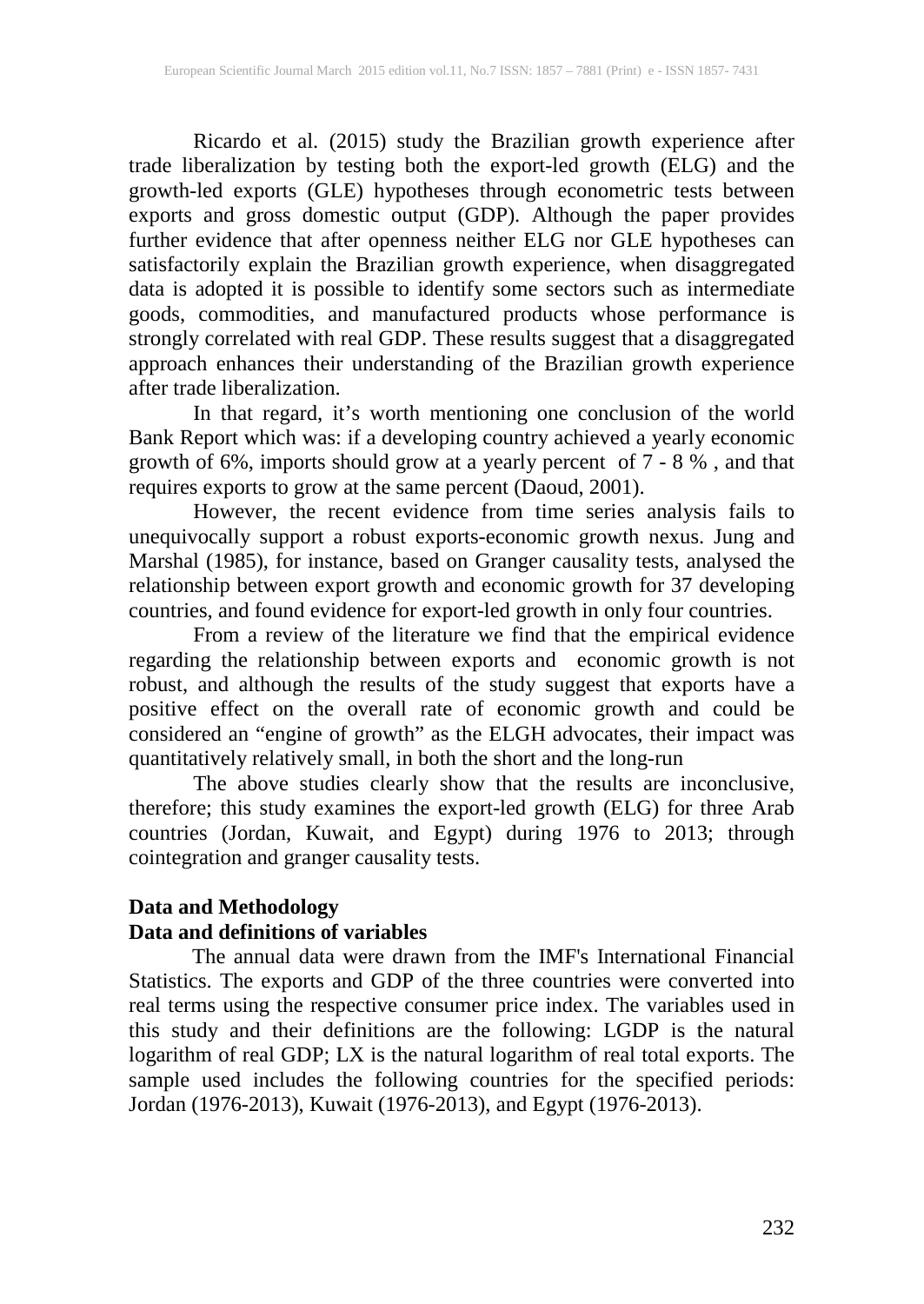#### **Methodology**

The objective of this study is to investigate the relationship between real GDP and exports. For the examination of the long run relationship among two variables, we used unit root and cointegration tests. For examining causality, we used the granger causality test.

#### **The Unit Root Test of Stationary**

The unit root test is important because it allows to examine whether a time series is stationary or not. Since the Augmented Dickey Fuller (ADF) test is used in this study, which requires that the error correction model to be individually independent and homogeneously distributed, the purpose of the unit root test is to determine whether the series is consistent with an I (1) process with a stochastic trend, or if it is consistent with an I (0) process that is stationary with deterministic trend

Table (1) provides the results of the Augmented Dickey-Fuller "ADF". The results indicate that for all the countries, all two variables, LGDP, and LX have unit roots in their levels. However, all variables for all the countries are stationary in their first difference I (1).

|               | <b>Variables</b> | ADF         | ADF                  |  |
|---------------|------------------|-------------|----------------------|--|
| Country       |                  | (level)     | $(1.st$ difference)* |  |
| <b>JORDAN</b> | <b>GDP</b>       | $-1.925480$ | -4.509799            |  |
|               | <b>EXPORT</b>    | $-2.796903$ | $-4.981373$          |  |
| <b>KUWAIT</b> | <b>GDP</b>       | $-2.465839$ | $-5.126083$          |  |
|               | <b>EXPORT</b>    | $-2.635899$ | $-5.721452$          |  |
| <b>EGYPT</b>  | GDP              | $-1.512908$ | $-5.584386$          |  |
|               | <b>EXPORT</b>    | $-2.066382$ | -4.972391            |  |

Table (1): Unit root test

## **CointegrationTest**

The second step is to test for cointegration among the variables of each country applying Engle granger test and the Johansen maximum likelihood cointegration tests.

From Table 2 we can be seen that the variables are cointegrated in the cases of Jordan, Kuwait, and Egypt. Once cointegration has been identified for a country the ECM is applied in order to detect possible causal relationships. Applying the preceding steps a researcher for the following results.

| Table (2): Unit root for residual          |                 |                           |  |  |
|--------------------------------------------|-----------------|---------------------------|--|--|
| <b>Country</b>                             | <b>Residual</b> | <b>ADF TEST</b>           |  |  |
| <b>JORDAN</b>                              | $\Delta(U)$     | $-2.9958782$              |  |  |
| <b>KUWAIT</b>                              | $\Delta(U)$     | $-2.9689295$ <sup>*</sup> |  |  |
| <b>EGYPT</b>                               | AU)             | $-3.2092865$              |  |  |
| $\ast$<br>significant at 5% critical value |                 |                           |  |  |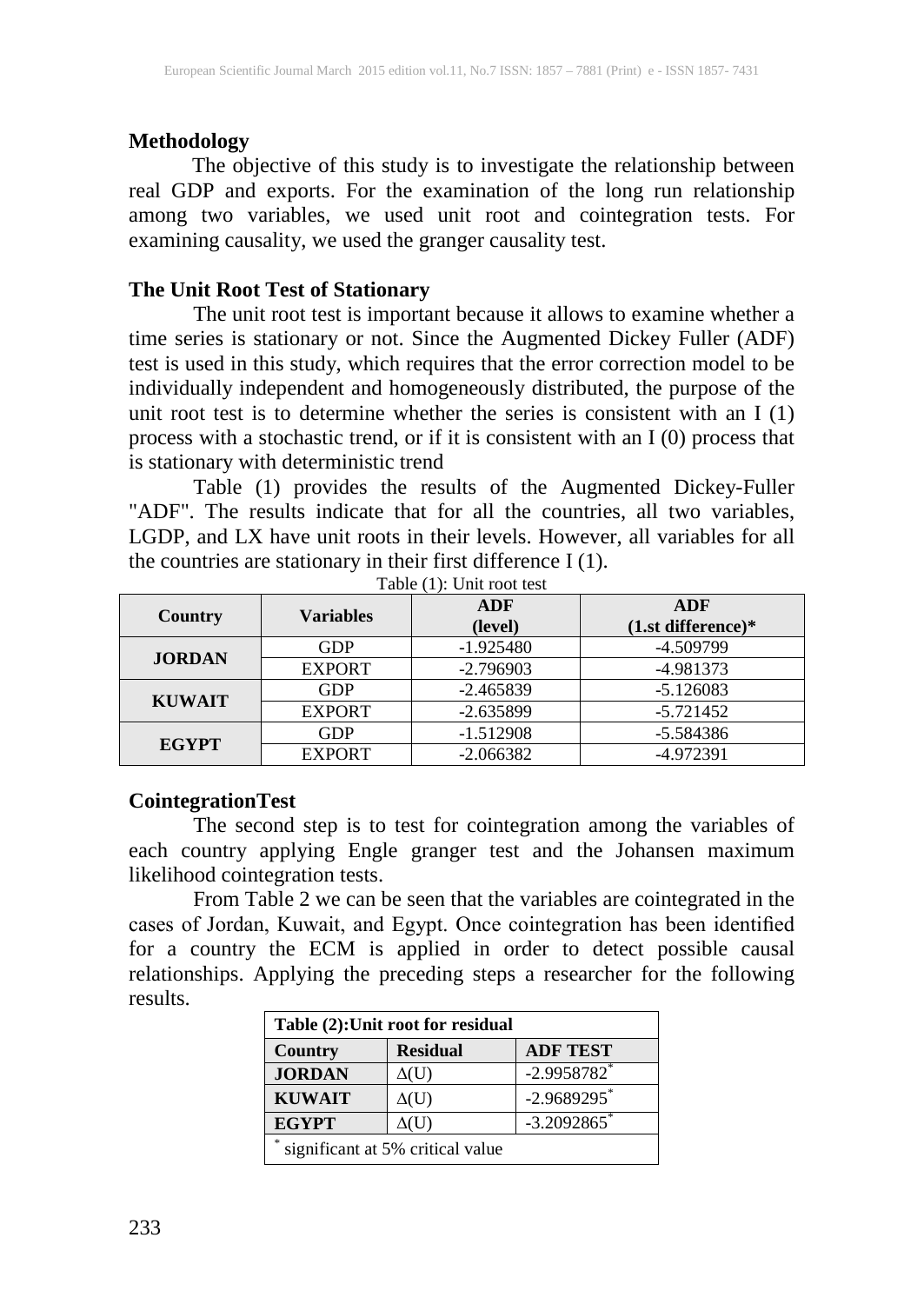It is clear from the results that the previous  $\tau^*$  calculated for the three countries more than the critical value at the level 5% ,10% therefore reject the null-hypotheses, and thus the residuals series  $U_t$  will be stationary and each of the two series GDP, EXPORT are characterized by the cointegration.

There is a more comprehensive and complex test, which is Johansen approach, this test is used in the case of multiple simultaneously equation models of the formula of VAR.

| <b>COUNTRY</b> | Hypothesized<br>No. of $CE(s)$ | Likelihood ratio | Eigenvalue | 0.05 Critical<br>Value |
|----------------|--------------------------------|------------------|------------|------------------------|
| <b>JORDAN</b>  | None                           | 21.44162         | 0.305044   | 20.04                  |
|                | At most 1                      | 7.233959         | 0.089497   | 6.65                   |
| <b>KUWAIT</b>  | None                           | 16.06816         | 0.374676   | 15.41                  |
|                | At most 1                      | 4.331034         | 0.159065   | 3.76                   |
| <b>EGYPT</b>   | None                           | 21.81423         | 0.388490   | 15.41                  |
|                | At most 1                      | 9.518632         | 0.316648   | 3.76                   |

Table(3): Johansen Cointegration Test

From the above we reject the null hypothesis of no cointegration between GDP, exports at a 5% significant level for Jordan, Egypt, and Kuwait.

#### **Error Correction Model and Granger Causality**

The purpose of this section of the analysis is to test export Granger cause GDP in Jordan, Kuwait, and Egypt for the period 1976 to 2013.

The following error correction model includes a Granger's causality used in selected the direction of the relationship between economic variables and determine whether the causal relationship going from X to Y or from Y to X.

M N ∆Yt = a1+ ∑ β1j ∆Yt-j + ∑ δ1j ∆Xt-j+ ӨE1t-j + z1t j=1 j=1 P Q ∆Xt = a1+ ∑ β 2j ∆Xt-j + ∑ δ2j ∆Yt-j+ ӨE2t-j + z2t j=1 j=1

Whereas:

E1t-j,E2t-j : the correction error terms and has to be obtained from estimating the following two relationship between Yt and Xt

$$
Y_t = a_1 + b_1 X_t + E_{1t}
$$

 $X_t = a +_2b_2Y_t + E_{2t}$ 

Where M, N, P, Q, is the number of lags.

The steps to determine the optimal size of the lag are as follows:

1. We started assess the following simple relationship to obtain the residuals  $(U_t)$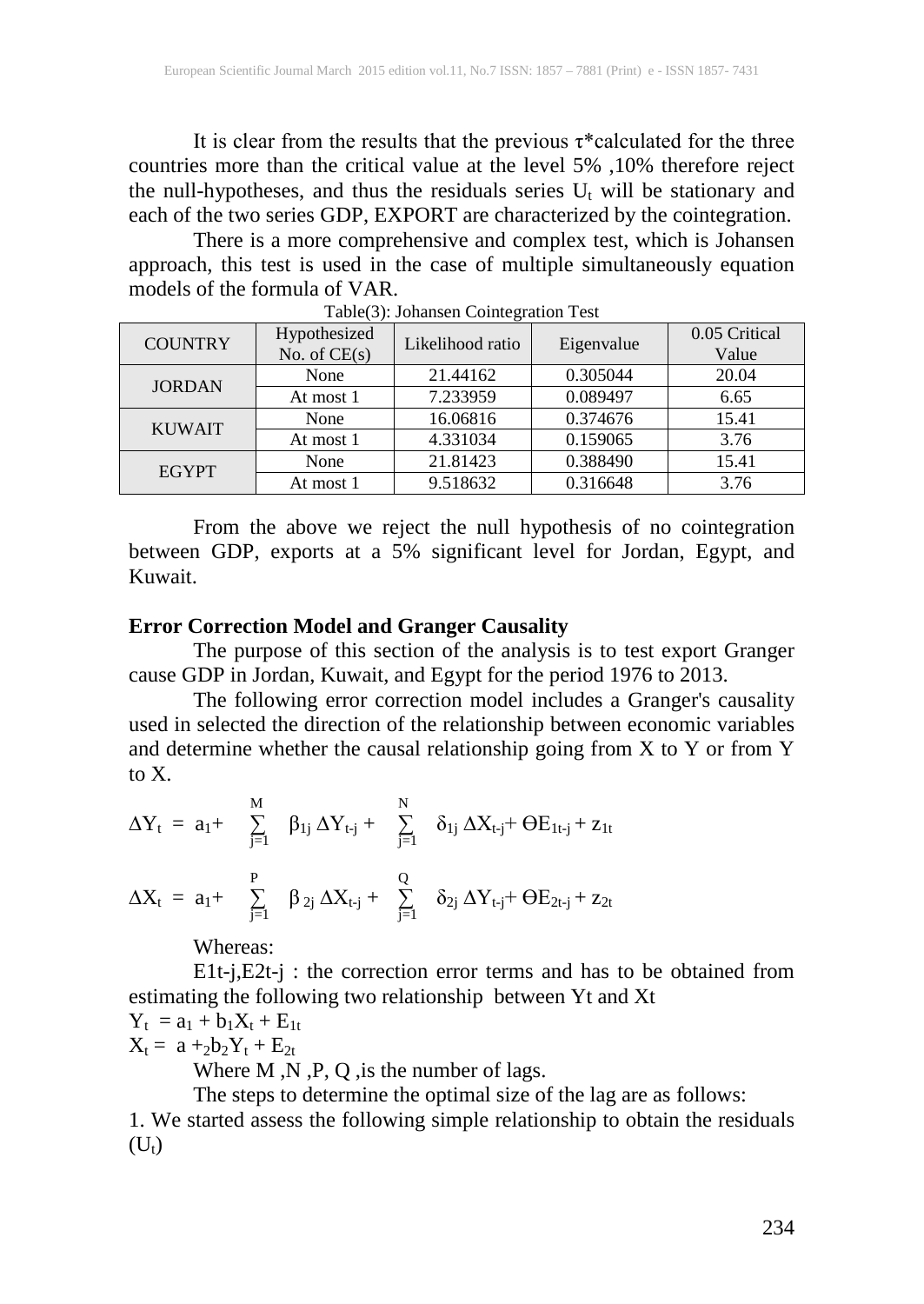$Y_t = a + \beta X_{t-1} + U_t$ 

2. We estimate the formula No  $(1)$  by letting  $n =$  zero , and then testing sizes (...,1,2,3,4) of the lag M with accounting final prediction error (FPE) for each formula and testing the formula that will be when FPE at the minimum and then M<sup>\*</sup>will be the optimum size of the lag.

3. We pegged  $M^*$  then we estimate the formula number (1) again by testing the sizes  $(1,2,3,4,...)$  of the lag N and accounting in every time (FPE $_{(m^*,n)}$ ), and then we choose the scale, which hit the final prediction error to a minimum and to be the optimum size of the lag  $N^*$ .

4. the better version for equation No. (1) Become, which is hit in it shadows the ERROR of predict the final level FPE  $(m^*, n)$ 

\*. If FPE (m<sup>\*</sup>) more than FPE (m<sup>\*</sup>,n<sup>\*</sup>) could say that  $X_t$  cause  $Y_t$ 

\*. If FPE  $_{(m^*)}$  less than FPE  $_{(m^*,n^*)}$  could say that  $X_t$  not cause  $Y_t$ 

5. We are repeating the same steps prior to the equation No. 2 get in the end FPE  $_{(P^*,Q^*)}$  and FPE $_{(P^*)}$ we can compare whether  $Y_t$  cause  $X_t$  or not.

\*. If FPE  $(P^*)$  more than FPE $(P^*,Q^*)$  then  $Y_t$  cause  $X_t$ 

\*. If FPE  $_{(P^*)}$  less than FPE  $_{(P^*,Q^*)}$  then  $Y_t$  not cause  $X_t$ 

The first null hypothesis is that exports  $(X)$  do not Granger cause GDP (Y); by applying the preceding steps for (FPE), researchers concluded:

|                                     |      | . |  |  |
|-------------------------------------|------|---|--|--|
| Country                             | LAGS |   |  |  |
|                                     | 17 I |   |  |  |
| Jordan                              |      |   |  |  |
| Kuwait                              |      |   |  |  |
| $\Gamma_{\alpha \mathbf{m}}$<br>-51 |      |   |  |  |

First: the optimal size of the lag time on the set, as shown in Table (2)

Table (4)

Secondly: the better version for the differential no. (1,2), it became apparent to us that : 1. For Jordan:

\*.  $FPE_{(m^*=2)}$  more than  $FPE_{(m^*=2,n^*=1)}$ . Therefore, we can be said that the growth in exports caused growth in the GDP.

\*. FPE $_{(P^*=2)}$  more than FPE $_{(P^*=2,Q^*=3)}$ . Therefore, we can be said that GDP growth caused the growth in exports.

2. For Kuwait:

\*. FPE<sub>(m\*=1)</sub> more than FPE<sub>(m\*=1,n\*=5)</sub>. Therefore, we can be said that the growth in exports caused growth in the GDP.

\*.  $FPE_{(P^*=3)}$  less than  $FPE_{(P^*=3,Q^*=1)}$ . Therefore, we can be said that GDP growth does not cause the growth in exports.

2. For Egypt:

\*.  $FPE_{(m^*=5)}$  more than  $FPE_{(m^*=5,n^*=1)}$ . Therefore, we can be said that the growth in exports caused growth in the GDP.

\*. FPE $_{(P^*=3)}$  less than FPE $_{(P^*=3,Q^*=5)}$ . Therefore, we can be said that GDP growth does not cause the growth in exports.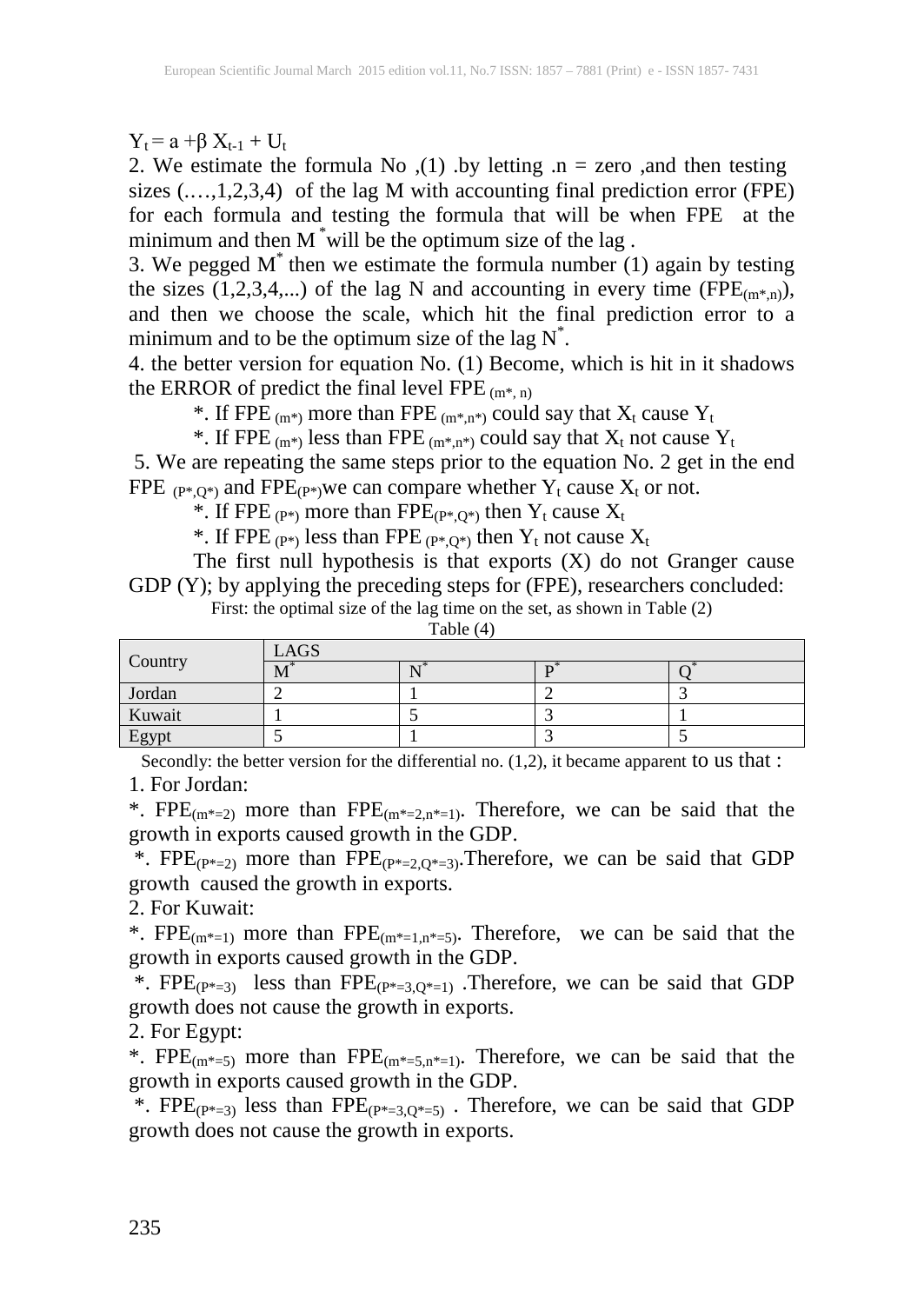Previous results also reflected through the Granger causality test as in the table  $\text{No}$  (5)  $\text{Table}(5)$ : Granger causality between exports and GDP (1977-2003)

| <b>COUNTRY</b> | Null Hypothesis                             | Obs | F-Statistic | Probability |
|----------------|---------------------------------------------|-----|-------------|-------------|
| <b>JORDAN</b>  | $LOG(X)$ does not Granger Cause<br>LOG(GDP) | 25  | 0.39928     | 0.39928     |
|                | LOG(GDP) does not Granger<br>Cause $LOG(X)$ |     | 2.05349     | 0.15448     |
| <b>KUWAIT</b>  | $LOG(X)$ does not Granger Cause<br>LOG(GDP) | 25  | 2.42333     | 0.11419     |
|                | LOG(GDP) does not Granger<br>Cause $LOG(X)$ |     | 2.88804     | 0.07909     |
| <b>EGYPT</b>   | $LOG(X)$ does not Granger Cause<br>LOG(GDP) | 25  | 1.77286     | 0.19551     |
|                | LOG(GDP) does not Granger<br>Cause $LOG(X)$ |     | 3.73985     | 0.04170     |

**Case of Jordan**: we cannot reject the hypothesis that export does not Granger cause GDP and we cannot reject the hypothesis that GDP does not granger cause EXPORT. Therefore, Granger causality runs two-way from  $GDP$  to  $X$  and the other way.

**Case of Kuwait and Egypt** we cannot reject the hypothesis that export does not Granger cause GDP. However, we do reject the hypothesis that GDP does not granger cause EXPORT. Therefore, Granger causality runs one-way from  $\overline{X}$  to GDP and not the other way.

#### **Result and Conclusion 1- RESULT**

1- The results of unit roots test for level and first difference of ADF indicate that all variables chosen for the purpose of this paper are stationary of I (1), and have no deterministic trend.

2- One of the main objectives of this research is to test whether GDP, exports are cointegrated. The Johansen cointegration test for (Ln GDP), (Ln exports) fail to reject the null hypothesis of no cointegration between GDP, exports, at a 5% significant level

3- The result indicates that we cannot reject the null hypothesis that exports Granger causes GDP at the 5% level of significance for all three countries. The purpose of this study was to test the applicability of the export led growth (ELG) hypothesis for the case of Jordan Kuwait Egypt during 1976 to 2013.

There is a significant two-way relationship between GDP and export for Jordan and one-way relationship between GDP and export for Kuwait and Egypt from export to GDP.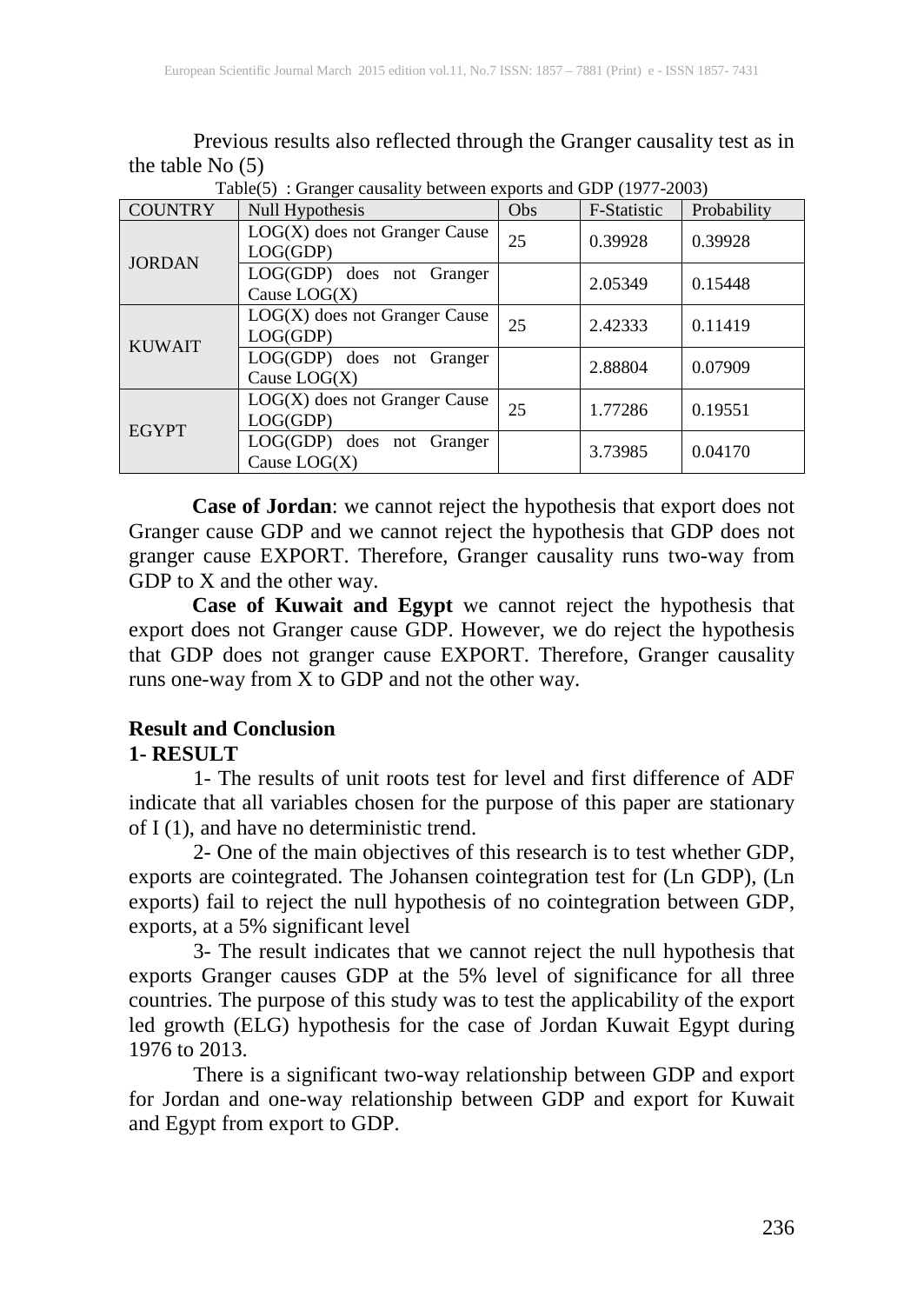## **Conclusion**

This paper has examined the role of export in the economic growth process in Jordan Kuwait Egypt during 1976 to 2013 using causality tests within an error-correction framework. The empirical results indicate a cointegrating relationship. The results indicate that export is the leading variable in the cointegration between GDP and export.

The causal relationship is, furthermore, bi-directional for Jordan but unidirectional from export to GDP for Kuwait and Egypt from export to GDP. The results suggest that Jordan, Kuwait, and Egypt can expand its limited domestic market by exporting more in order to increase economic growth, and export in Jordan can be promoted by increasing economic growth. Thus, the result that export causes growth render support to the export-led growth hypothesis in accordance with a large body of previous research on both industrial and developing countries. Hence, the findings lend support to an export-oriented growth strategy in promoting an enhanced growth potential in the countries such as a liberal and market-oriented strategy avoiding the use of regulatory and restrictive policy measures. Policy makers in Jordan , Kuwait, and Egypt should continue to promote and implement policies aimed at expanding export in order to accelerate economic growth and development.

## **References:**

Ahmad, J. and Harnhirun, S. (1996), `Cointegration and Causality between Exports and Economic Growth: Evidence from the ASEAN Countries', *Canadian Journal of Economics*, vol. 29, pp. 413- 416.

Ahmad, J. and Kwan, A.C.C. (1991), `Causality between Exports and Economic Growth, *Economics Letters*, vol. 37, pp. 243 - 248.

Balassa, B. (1978), `Exports and Economic Growth: Further Evidence', **Journal of** *Development Economics*, vol. 5, pp. 181 - 189.

Bodman, P.M. (1996), `On Export-Led Growth in Australia and Canada: Cointegration, Causality and Structural Stability', *Australian Economic Papers*, vol. 35, pp. 282 - 299.

Chow, P. (1987), `Causality between Export Growth and Industrial Development: Evidence from the NICs', *Journal of Development Economics*, vol. 26, pp. 55 - 63.

Daoud, Hussam (2001), *The Role of Jordan's international trade on Manufacturing Sector*, Master Thesis, Egypt.

Dickey, D.A. and Fuller, WA. (1981), `Likelihood Ratio Statistics for Autoregressive Time Series with a Unit Root', *Econometrica*, vol. 49, pp. 1057 - 1072.

Dollar, D. (1992) Outward-oriented developing economies really do grow more rapidly: evidence from 95 LDCs, 1976-1985, *Economic Development*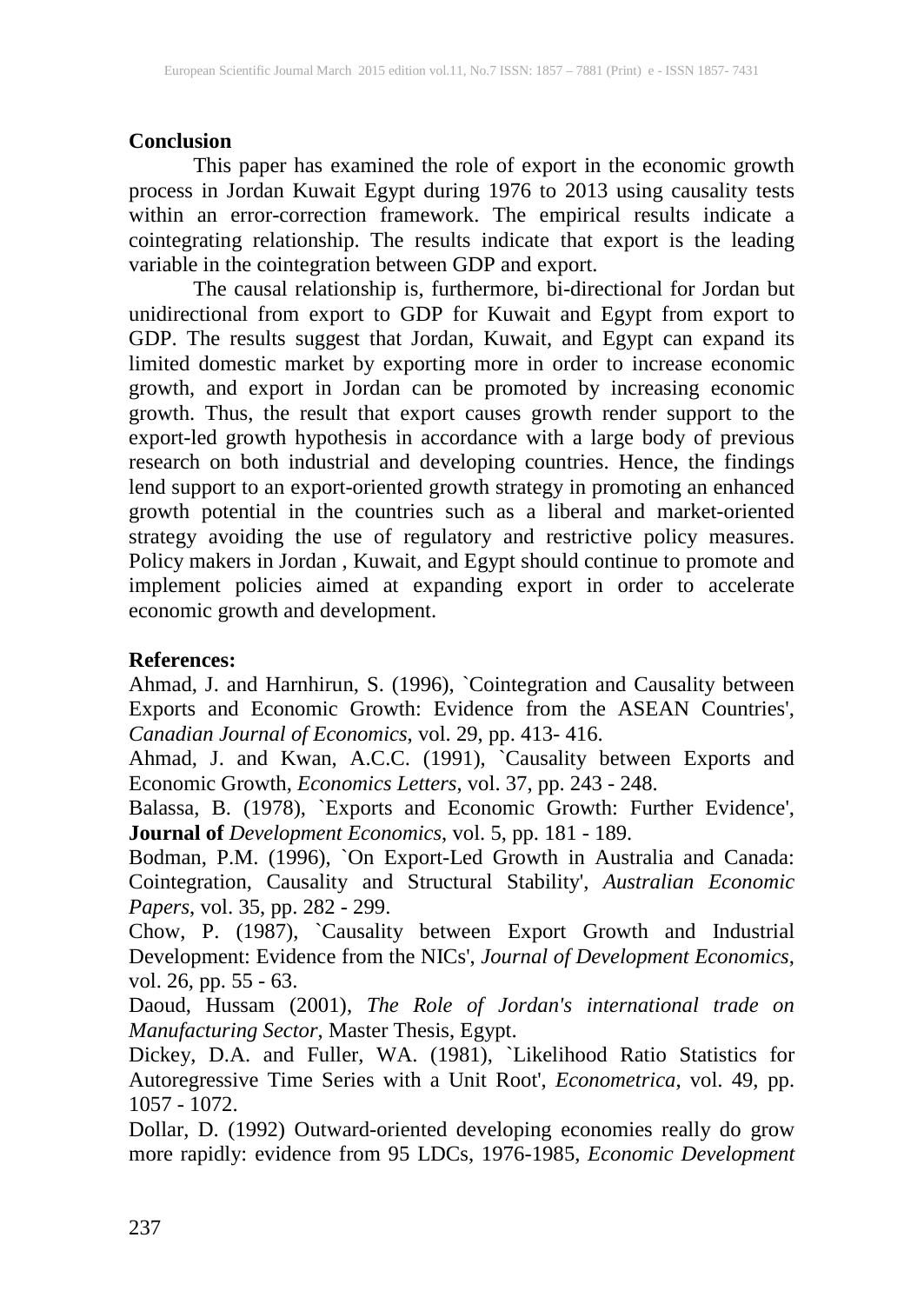*and Cultural Change*, 40, 523-44.

[Eduardo Zepeda,](http://carnegieendowment.org/experts/?fa=392) Aldo Caliari, Otaviano Canuto, Marco James Kassaja, James Kiiru, Jorge Mattar, Terry McKinley, Luciana Mermet (2009), *Export-Led Growth as a Tool for Finanancing Development: Is the Financial Crisis Revealing its Limits?*, Carnegie Endowment for International Peace, Washington, june 29, 2009.

Engle, R. and Granger, C. (1987), `Cointegrating and Error Correction: Representation, Estimation and Testing', *Econometrica*, vol. 55, pp. 251 - 277.

Esfahani, H.S. (1991), `Exports, Imports and Economic Growth in Semi-Industrialized Countries', Journal of Development Economics, vol. 35, pp. 93 -116.

Feder, G. (1983) On exports and economic growth, *Journal of Development Economics*, 12, 59-73.

Giles, J. A. and Williams, C. L. (2000), Export-led growth: a survey of the empirical literature and some non-causality results. Part 1, *Journal of International Trade and Economic*

Glasure, Y. U. and Lee, A. (1999) The export-led growth hypothesis: the role of the exchange rate, money, and government expenditure from Korea, *Atlantic Economic Journal*, 27,260-72.

Granger, C. W. J. (1969) Investigating causal relations by econometric models: cross spectral methods, *Econometrica*, 37, P424-38.

Granger, C.(1988),`Some Recent Developments in a Concept of Causality', *Journal of Econometrics*, vol. 39, pp. 199 - 211.

Johansen, S.(1988),`Statistical Analysis of Cointegrating Vectors', *Journal of Economic Dynamics and Control*, vol. 12, pp. 231 - 254.

Jung, W.S. and Marshall, PJ. (1985), `Exports, Growth and Causality in Developing Countries', *Journal of Development Economics*, vol. 18, pp. 1 - 12.

Khan, M.S. and Knight, M.D. (1988), `Import Compression and Export Performance in Developing Countries', *Review of Economics and Statistics*, vol. 70, pp. 315 - 321.

Kormendi, R. C. and Meguire, P. G. (1985) Macroeconomic determinants of economic growth: cross-country evidence, *Journal of Monetary Economics*, 16, 141-63

Kugler, P. and Dridi, J. (1993) Growth and exports in LDCs a multivariate time series study, *International Review of Economics and Business*, 40, 759- 67.

Lamfalussy (2002), International finance and open-economy macroeconomics

Marin, D. (1992) Is the export-led growth hypothesis valid for industrialized countries?, *The Review of Economics and Statistics*, 74, 678-88.